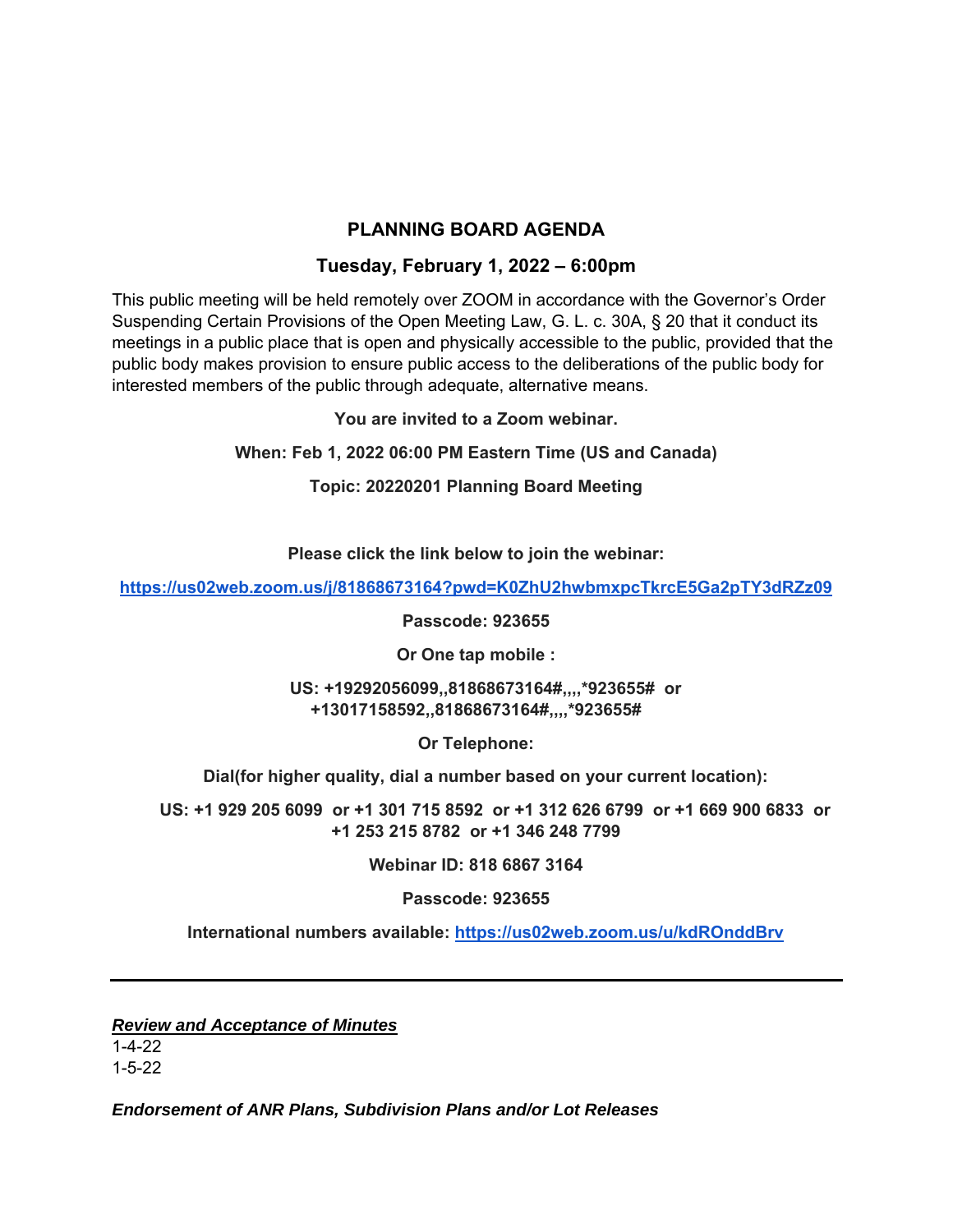*ANR Applications*  Plot 231 Pleasant St. (lots A & B) Map 178 Plot 381

*Lot Releases*  N/A

*Street Acceptances*  N/A

## **ITEMS REQUESTING A CONTINUANCE**

Permission to Return to the ZBA - Continued to March 1, 2022 Property: 68-70 Field St. ZBA Denial: 7-14-20 Applicant: Marie Lorquet/Attorney John Creedon

 $\mathcal{L}_\text{max}$  and  $\mathcal{L}_\text{max}$  and  $\mathcal{L}_\text{max}$  and  $\mathcal{L}_\text{max}$  and  $\mathcal{L}_\text{max}$  and  $\mathcal{L}_\text{max}$ 

\_\_\_\_\_\_\_\_\_\_\_\_\_\_\_\_\_\_\_\_\_\_\_\_\_\_\_\_\_\_\_\_\_\_\_\_\_\_\_\_\_\_\_\_\_\_\_\_\_\_\_\_\_\_\_\_\_\_\_\_\_\_\_\_\_\_\_\_\_\_\_\_\_\_\_

 $\mathcal{L}_\mathcal{L} = \mathcal{L}_\mathcal{L} = \mathcal{L}_\mathcal{L} = \mathcal{L}_\mathcal{L} = \mathcal{L}_\mathcal{L} = \mathcal{L}_\mathcal{L} = \mathcal{L}_\mathcal{L} = \mathcal{L}_\mathcal{L} = \mathcal{L}_\mathcal{L} = \mathcal{L}_\mathcal{L} = \mathcal{L}_\mathcal{L} = \mathcal{L}_\mathcal{L} = \mathcal{L}_\mathcal{L} = \mathcal{L}_\mathcal{L} = \mathcal{L}_\mathcal{L} = \mathcal{L}_\mathcal{L} = \mathcal{L}_\mathcal{L}$ 

\_\_\_\_\_\_\_\_\_\_\_\_\_\_\_\_\_\_\_\_\_\_\_\_\_\_\_\_\_\_\_\_\_\_\_\_\_\_\_\_\_\_\_\_\_\_\_\_\_\_\_\_\_\_\_\_\_\_\_\_\_\_\_\_

Site Plan Approval - Continued to March1, 2022 Property: 15 Rutland Sq. - Residential Conversion Applicant: El Paso Management Representative: JK Holmgren

Lovett Brook (Good Samaritan Area) Master Plan - Adoption

1. Site Plan Approval Property: 1208 Montello St. - 24 Unit Residential Building Applicant: Buildar Group Representative: JK Holmgren Engineering

2. Preliminary Subdivision Property: 432 Crescent St. Lots: 3 Applicant: Signhere Realty Representative: JK Holmgren

3. Preliminary Subdivision Property ID: Map 172 Route 558 (18 Belgravia Ave.) Applicant: Buskull Properties Representative: Silva Engineering

4. Preliminary Subdivision Property ID: Portion of 016-188 (Emilia Estates) Applicant: CLM Development LLC Representative: W. Engineering